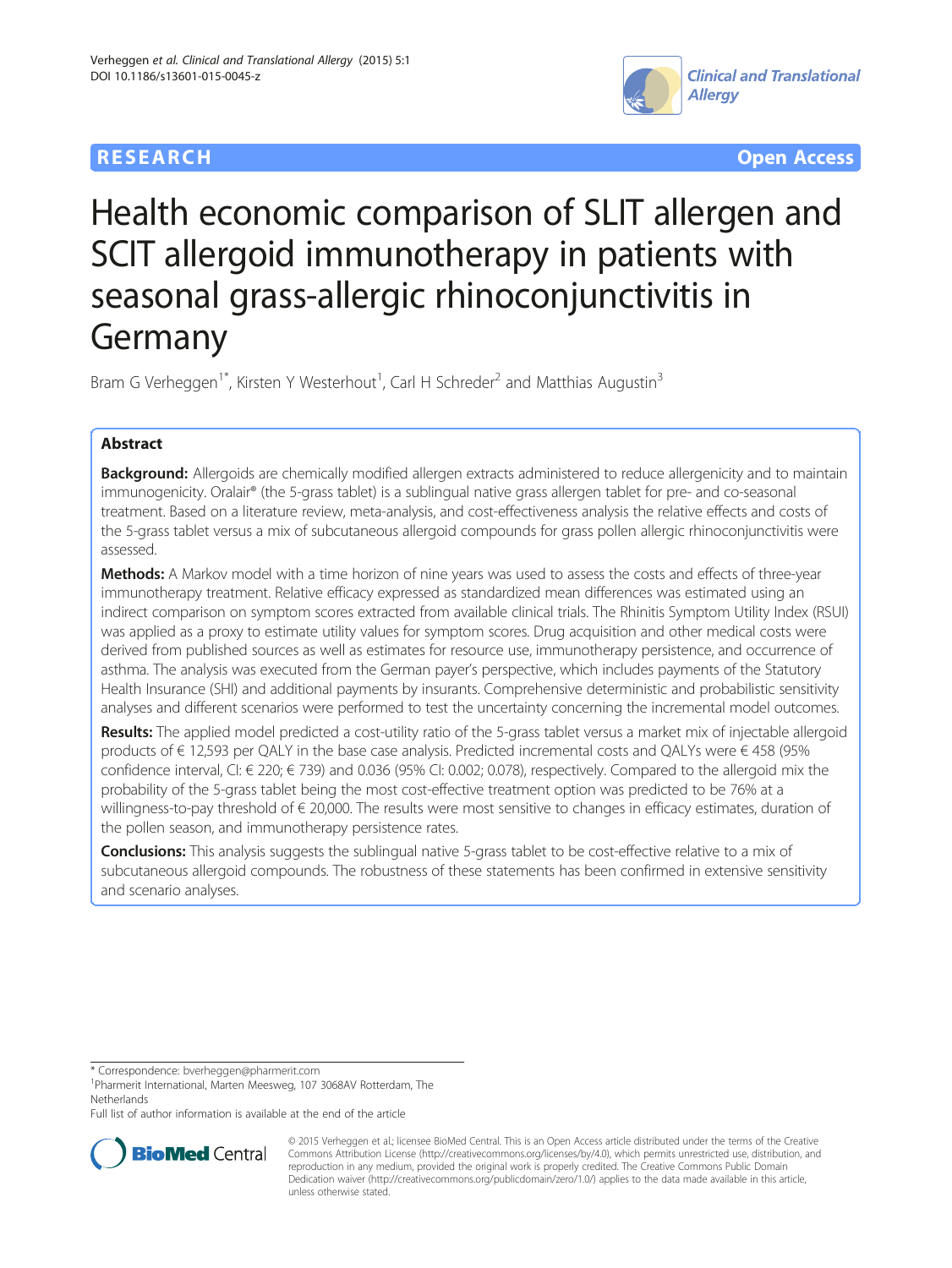# Background

According to the World Health Organization (WHO), allergic respiratory diseases have been recognized as the fourth most important chronic disease in the world and represent a major public health problem with significant quality of life (QoL) impairment [[1\]](#page-8-0). With approximately one in four people presenting with clinical symptoms of allergies, the number of affected patients significantly increased in Western countries. About 90 million Europeans and 65 million Americans are affected by allergic respiratory diseases. Furthermore, 10 to 40% of patients with allergic rhinitis (AR) also have allergic asthma [\[2-4](#page-8-0)]. In Germany, 25% of the adult population and 21% of children suffer from AR. If untreated, AR leads to allergic asthma in 43% of the patients [\[5\]](#page-8-0). A lifetime prevalence of 14.8% for AR was reported [\[6](#page-8-0)]. Growing incidence and prevalence of allergic disorders are major reasons for the increasing need for allergen immunotherapy (AIT).

AR is an inflammation of the nasal passage that is characterized by a combination of the following symptoms: sneezing, nasal itching and/or congestion, rhinorrhoea and watery and itchy eyes [[7,8](#page-8-0)]. It is caused by allergens, including proteins and glycoproteins of house dust mite fecal particles, molds, and grass or tree pollens [\[9\]](#page-8-0).

Treatment of AR mainly consists of symptom control achieved by allergen avoidance or use of pharmacotherapy such as antihistamines. Since symptomatic medications have no long-lasting effect following discontinuation and some patients remain uncontrolled, causal treatments like AIT may be required in persistent disease and should begin as early as possible [[2,10](#page-8-0)-[12](#page-8-0)]. AIT interferes with basic mechanisms of allergy and alters the natural course of the disease offering long-lasting, disease-modifying and preventive effects. It is mostly used in two main types of formulations: Sublingual immunotherapy (SLIT) and subcutaneous immunotherapy (SCIT). SLIT uses an allergenic solution or tablet, applied under the tongue, which over the course of treatment reduces sensitivity to allergens. SLIT has a proven good safety profile, is convenient for patients and both adults and children can be treated at home [\[13\]](#page-8-0). In contrast, SCIT is administered by the doctor in form of injections.

Oralair® (the 5-grass tablet) is a SLIT tablet for treatment of seasonal, grass pollen induced AR. The active substance of the 5-grass tablet comprises freeze-dried extracts from five grasses: perennial rye (Lolium perenne), meadow (Poa pratensis), timothy (Phleum pratense), cocksfoot (Dactylis glomerata), and sweet vernal grass (Anthoxanthum odoratum) [[14](#page-8-0)]. These substances correlate with the epidemiological data of patient exposure in Europe.

To provide healthcare resources within the restrictions of the healthcare system, physicians and decision-makers carefully assess the clinical benefits and economic consequences of different AIT treatments. Accordingly, a study was conducted in 2010 to assess the cost-effectiveness of the 5-grass tablet compared to Grazax® (SLIT mono-grass tablet), Alutard® (SCIT with native extracts) and symptomatic treatment for grass pollen induced AR in Germany [[15](#page-8-0)]. The outcomes were based on a systematic review of the literature, a meta-analysis and the application of these clinical outcomes in a cost-effectiveness framework. Allergoids, chemically modified SCIT treatments, are a relevant competitor group in the German market. Therefore, a comparison of the 5-grass tablet versus allergoid products was performed: The meta-analysis was updated (see Additional file [1\)](#page-8-0) and the existing cost-effectiveness model was extended to assess the relative effects and costs of the sublingual 5-grass tablet versus a relevant variety of subcutaneous allergoid compounds for grass pollen induced AR.

# **Methods**

#### Model structure

A Markov-model with a nine-year time horizon was applied to predict the distribution of patients over a number of health states over a sequence of discrete one-year time periods after receiving therapy, and subsequently to assess the associated costs and effects (Figure [1](#page-2-0)). A similar model was constructed in the cost-effectiveness analysis by Westerhout et al. [\[15\]](#page-8-0).

Patients who entered the analysis either received AIT with the 5-grass tablet or an averaged hypothetical allergoid mix, both with optional symptomatic medication in addition, or underwent symptomatic treatment alone. The length of the pollen season was estimated at three months per year [[16](#page-8-0)]. After discontinuation, solely symptomatic treatment was continued in the model. To capture both symptom control and immunologic impairment several health states were included in the model. In each state, patients could develop chronic asthma accompanied by an increased risk of dying. Every treatment arm generated corresponding symptom scores, symptom-free days, utilities and costs (see below).

# Model inputs

#### Patient population

Patients included in the model (mean age 29 years) suffered from grass pollen AR and/or conjunctivitis with a positive grass allergen-specific skin prick test and/or elevated serum grass allergen-specific IgE. Baseline characteristics of the modelled cohort reflect the average patient characteristics in the treatment arms of the included clinical trials. At entry time, none of the patients suffered from co-existing chronic asthma. Only intermittent use of ß-agonists was allowed.

#### **Comparators**

Within the available range of allergoid products, the most widely used products in Germany with citable references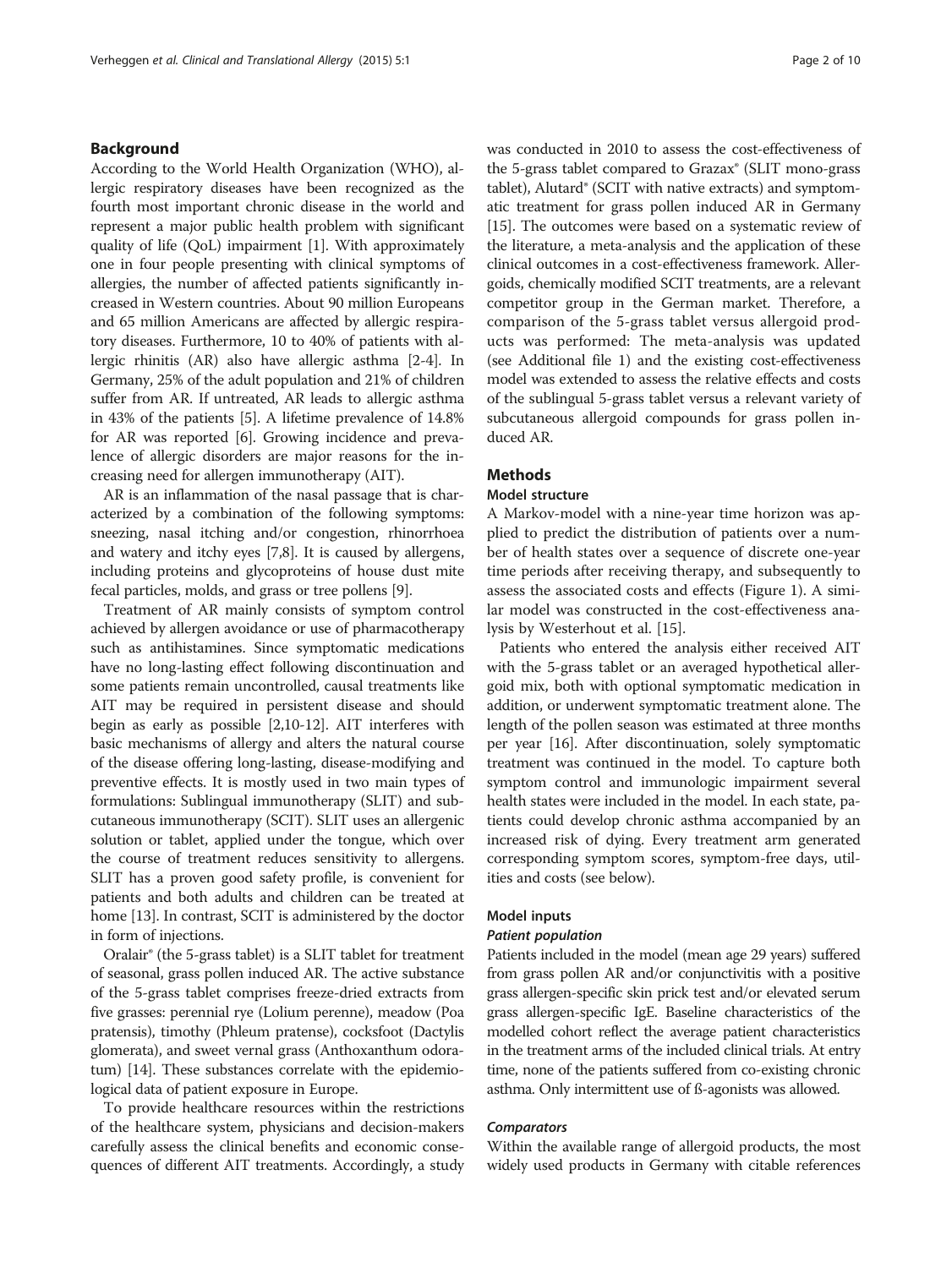<span id="page-2-0"></span>

from double-blind placebo-controlled (DBPC) trials were identified. The allergoid SCITs, namely Allergovit®, Depiquick®, Pollinex® Quattro and Purethal® (all for grasses), met the search criteria. The data was then grouped and averaged as one single comparator (see also Additional file [1](#page-8-0)). As the clinical evidence for most of the individual compounds was too limited presenting only low patient numbers, grouping was indicated to obtain resilient efficacy data. Finally, symptomatic treatment (according to the trials' standards) was included as a comparator.

# Symptom scores and transition probabilities

In order to obtain symptom scores from all treatment arms used in the cost-effectiveness study, a literature review and network meta-analysis (type: indirect treatment comparison) were performed.

Clinical trial data on allergoid compounds published before March 2012 was retrieved from a meta-analysis performed by Di Bona et al. [\[17](#page-8-0)] (Table 1). In addition, the PubMed-database was searched to identify randomized control trials (RCTs) for all the included compounds published between March 2012 and May 2013 (Table 1). The literature review and indirect comparison is detailed in the Additional file [1.](#page-8-0) AIT is typically administered during three consecutive seasons, and it was assumed that drug effects during these three seasons could be viewed as independent. Therefore, the symptom scores reported in clinical trials during the ontreatment years were pooled in the indirect comparison, resulting in one single value per treatment. Rhinoconjunctivits Total Symptom Scores (RTSS) values were: 5 grass tablet 3.26, allergoid mix 3.64, and symptomatic treatment 4.47. Rates for discontinuation, developing asthma and mortality as implemented in the model are shown in Table [2](#page-3-0). It was further assumed that these symptom score values remain constant during the posttreatment period in the model.

## Utility values

For clinical trials and cost-effectiveness studies, the Rhinitis Symptom Utility Index (RSUI) has been developed. RSUI represents a preference-based utility index for rhinitis symptoms using standard gamble and visual analogue scale (VAS) [\[33\]](#page-9-0). Using this scoring index, symptom severity can be converted to utility. Patients' QoL values were further determined by patient's age and co-existing asthma during the pollen season [[34,35\]](#page-9-0).

# Costs

The analysis was conducted from the German payer perspective, including payments of the SHI and additional payments by insurants. All AIT agents were used for a maximum time period of three years. Costs for the 5 grass tablet administered once daily were based on usage of seven months per year (pre-seasonal and co-seasonal) in the base case analysis [[14](#page-8-0)]. For the allergoid mix (see above), a weighted average cost was calculated based on German market shares (December 2011). For all allergoid compounds, one package was sufficient to treat a patient before and/or during the season [\[36](#page-9-0)-[38\]](#page-9-0).

# Table 1 Randomized controlled trials (RCTs) for the 5-grass tablet and the allergoid mix

|                | <b>RCT</b>                       |
|----------------|----------------------------------|
| 5-grass tablet | Didier 2007 [18]                 |
|                | Wahn 2009 [19]                   |
|                | Didier 2011 [20]                 |
|                | Cox 2012 [21]                    |
| Allergoid mix  | Pfaar 2012 (Depiquick) [22]      |
|                | Corrigan 2009 (Allergovit) [23]  |
|                | Drachenberg 2001 (Pollinex) [24] |
|                | Du Buske 2011 (Pollinex) [25]    |
|                | Brewczynski 1999 (Purethal) [26] |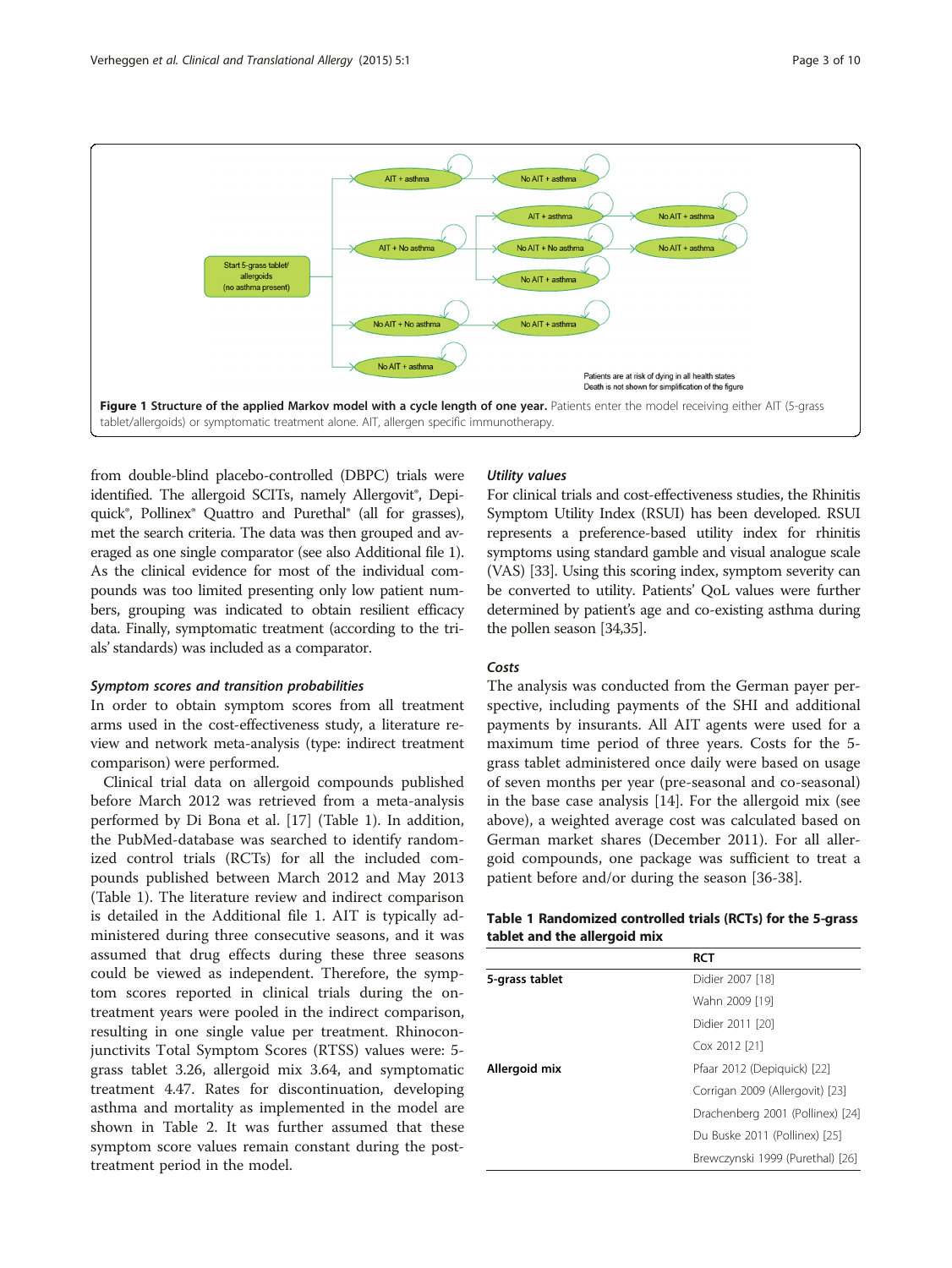<span id="page-3-0"></span>Table 2 Transition probabilities applied in the model

| Parameter                                                          |                   | Probability | Reference |
|--------------------------------------------------------------------|-------------------|-------------|-----------|
| Discontinuation SLIT (5-grass tablet)                              | Year 1            | 0.29        | [27]      |
|                                                                    | Year <sub>2</sub> | 0.28        | [27]      |
| Discontinuation SCIT (allergoid mix)                               | Year 1            | 0.41        | [27]      |
|                                                                    | Year <sub>2</sub> | 0.34        | [27]      |
| Developing asthma with symptomatic<br>treatment                    |                   | 0.0046      | [28]      |
| Relative risk developing asthma<br>(AIT vs. symptomatic treatment) |                   | 0.505       | [29.30]   |
| All population mortality*                                          |                   | 0.00046     | [31]      |
| Asthma mortality*                                                  |                   | 0.00069     | [32]      |

\*Probabilities represent mortality at start of the analysis (29 years).

All pharmaceutical costs reflect SHI and consumer (co-) payments. Additionally, costs for symptomatic medication were calculated by multiplying the costs of loratadine and budesonide by the number of actuations. The number of tablets and puffs used during the season for the AIT and symptomatic treatment arm presented in Bachert et al. [[39](#page-9-0)] were adjusted for an average pollen season's length of three months (Table 3).

Apart from pharmaceutical costs, the model included costs for specialist visits, treatment administration, diagnostics and asthma. In Germany, costs for health care are paid in four different settings: Public sector (90%), which is separated in lump sums (80%) [\[40](#page-9-0)], ambulatory hospital setting (15%) [\[41\]](#page-9-0), and visits to a doctor who is remunerated by the schedule of port fees and charges for doctors (Gebührenordnung für Ärzte, GOÄ) instead of the general

|  | <b>Table 3 Treatment costs</b> |  |
|--|--------------------------------|--|
|--|--------------------------------|--|

| Model parameter                    |                                                          | Value           |
|------------------------------------|----------------------------------------------------------|-----------------|
| period                             | Costs of immunotherapy treatment over a 3-year treatment |                 |
| 5-grass tablet                     |                                                          | € 2,100.10      |
| Allergoid mix                      |                                                          | € 1.449.60      |
|                                    | Seasonal costs and symptomatic medication per season     |                 |
| Loratadine                         | AIT                                                      | € 5.14          |
|                                    | Symptomatic treatment                                    | € 7.54          |
| Budesonide                         | AIT                                                      | € 2.19          |
|                                    | Symptomatic treatment                                    | € 3.83          |
|                                    | Weighted average costs of resource use                   |                 |
| Specialist visit 10 minutes        |                                                          | € 13.29         |
| Additional costs visits $> 10$ min |                                                          | € 3.69          |
| AIT injection                      |                                                          | $\epsilon$ 5.11 |
| Diagnostic tests                   |                                                          | € 20.61         |
| Costs of asthma indexed for 2013   |                                                          |                 |
| 2010                               |                                                          | € 175.00        |
| 2013                               |                                                          | € 186.30        |

assessment standard (Einheitlicher Bewertungsmaßstab, EBM) (5%) [\[39\]](#page-9-0). The last setting is private health care insurance (10%) [[42](#page-9-0)]. Table 3 presents the average resource cost of all four remuneration options.

The number of specialist visits associated with the use of the allergoid mix was estimated based on a weighted average of the number of injections each year taken from the Summary of Product Characteristics (SmPC). 5-grass tablet patients were assumed to see their doctor every three months during treatment for optimal adherence [[43\]](#page-9-0). All patients on immunotherapy were estimated to have one visit for a diagnostic test in the first year. After three years of AIT treatment all patients were expected to have 1.9 visits per year [\[44](#page-9-0)]. Finally, three references were used to derive the cost for asthma [[45-47\]](#page-9-0) and are presented in Table 3.

# Model outcomes

Model outcomes were calculated and presented as total and incremental (un)discounted QALYs and costs. Then, a cost per Quality Adjusted Life year (QALY) was derived for the 5-grasss tablet and the allergoid mix. In accordance with the guideline for pharmacoeconomic research in Germany, discounting was applied at 3% per year for both costs and effects [[48](#page-9-0)].

#### Sensitivity analyses

Deterministic and probabilistic sensitivity analyses (PSA) were performed as well as a number of scenarios to assess the influence of uncertainty of input parameters. To identify the main drivers of the model outcomes, all uncertain parameters were placed separately at their outer limits of their 95% confidence intervals within the deterministic univariate sensitivity analyses.

To constitute the uncertainty around the predicted incremental costs and effects, 1.000 simulations were performed in the PSA by simultaneously changing the parameters by random draws from their estimated distributions. For transition probabilities and utility values, beta distribution was applied. Normal distributions were used in case of risk estimates, and treatment efficacy of the 5-grass tablet, and allergoid mix (standardized mean difference values, SMDs). Gamma distributions were applied for healthcare costs and the duration of the pollen season. If the publication did not provide information on variance, the standard error was supposed to vary 20% around the mean value.

A scatterplot and an acceptability curve were designed estimating the 95% confidence intervals around incremental model outcomes and the probability of the 5 grass tablet being cost-effective versus its comparators at a given willingness-to-pay (WTP) threshold per obtained QALY. Since the effects of assumptions and choices may not be completely captured by the sensitivity analyses, a number of scenario analyses were carried out.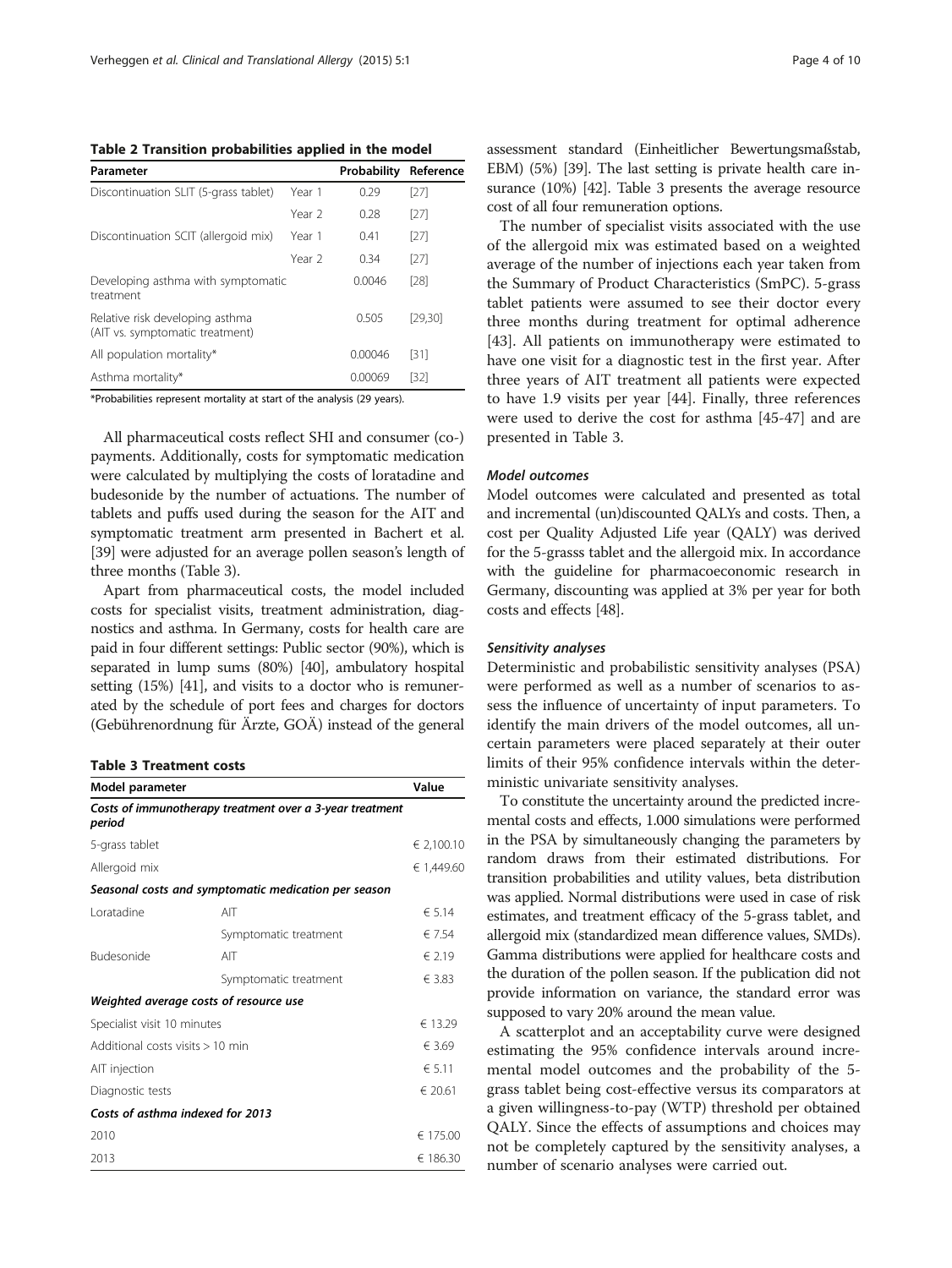For the base case analysis, an assumption was made on the distribution of patients on the various remuneration pathways. Due to variations in this respect, costs for specialist visits, treatment administration, and diagnostics were calculated based on lump sum payments (scenario 1) and the ambulatory setting (scenario 2).

In another scenario, costs were obtained from the societal perspective, incorporating indirect costs. Labour hours missed [[39](#page-9-0)] over one season due to specialist visits e.g. were multiplied by the cost of one labour hour ( $\epsilon$  30.70) [[42,49\]](#page-9-0). In a fourth scenario, the utility data were based on a different literature source. Utility values measured with the EQ-5D associated with another mono-grass tablet (Grazax $\degree$ ) (0.976) and symptomatic treatment (0.947) were also available from a cost-effectiveness study [[39](#page-9-0)]. As only data for the mono-grass tablet existed, AIT agents considered in the current analysis (5-grass tablet/allergoid mix) were assumed to all be associated with the same utility value of 0.947.

Since the length of the pollen season varies in different geographical areas, in scenario 5 a shorter duration of two months was evaluated.

#### Results

# Base case analysis

#### Effects

The results after nine years indicate higher total and incremental effects (QALYs) for the 5-grass tablet, for both discounted and undiscounted values (Table [4](#page-5-0)). This is based on the better efficacy of the 5-grass tablet in terms of RTSS compared with the allergoid mix. Additionally, AIT with the 5-grass tablet results in a lower total number of incidental asthma patients compared to symptomatic treatment.

# Costs

AIT treatment with the allergoid mix show a substantial use of health care services, as injections need to be administered by the specialist. Analyzing the absolute and relative distribution of the total costs over separate cost components, AIT treatment costs were found to be the main cost drivers (61–78% of the total amount), followed by cost for dermatologist visits (Table [4](#page-5-0)). Discounted and undiscounted values of total and incremental costs are displayed in Table [4](#page-5-0).

# Incremental cost effectiveness ratio (ICER)

Table [4](#page-5-0) presents estimates of incremental costs and effects after nine years of treatment and follow-up, both discounted and undiscounted. These incremental values result in a cost-effectiveness ratio of the 5-grass tablet relative to symptomatic treatment of  $\epsilon$  17,007 per QALY. For the 5-grass tablet vs. allergoid mix the ICER is € 12,593 per QALY.

#### Sensitivity analyses

For the comparisons of the 5-grass tablet versus allergoid mix, extensive deterministic univariate sensitivity analyses and one probabilistic multivariate sensitivity analysis have been conducted, as well as a number of scenarios.

#### Deterministic univariate sensitivity analyses

Incremental QALYs resulting from the calculations are mainly sensitive to changes in efficacy estimates, because these are directly linked to utilities from the RSUI (Figure [2](#page-5-0)a). The length of the pollen season shows an influence on the incremental QALYs. The longer the season, the more QALYs gained for the 5-grass tablet versus its comparators due to the higher RSUI for the 5-grass tablet. Furthermore, changes in discontinuation rates have a slight effect on the results. When comparing the 5-grass tablet vs. the allergoid mix, the incremental costs are most sensitive to the length of the pollen season, as the cost for 5-grass tablet depends on a season's duration (Figure [2](#page-5-0)b). Furthermore, incremental costs are most sensitive to probabilities of immunotherapy discontinuation. In general cost outcomes are only mildly influenced by parameter uncertainty, as immunotherapy treatment is the main cost driver behind the results on incremental costs.

## Probabilistic multivariate sensitivity analysis

The joint uncertainty around the incremental costs and QALYs are displayed in Figure [3](#page-6-0). The percentage of simulations which predicts positive effects and higher costs is estimated at 98% when the 5-grass tablet is compared to the allergoid mix. The 95% confidence intervals for the incremental QALYs are 0.002 to 0.079 for 5-grass tablet vs. allergoid mix. The 95% confidence intervals for costs are  $\epsilon$  192 to  $\epsilon$  718. Figure [4](#page-6-0) present the acceptability curves of the 5grass tablet and the allergoid mix. At a willingness-to-pay threshold of  $\epsilon$  20,000, the probability of the 5-grass tablet being the most cost-effective treatment is predicted at 76%.

# Scenario analyses

In the first two scenario analyses, healthcare costs are calculated by lump sums or 1 fold GOÄ (Gebührenordnung für Ärzte, remuneration catalogue for physicians) prices. In contrast to the first scenario, the second one did remunerate for extra services performed by the physician. As a result, incremental costs of the 5-grass tablet increased (lump sums) and decreased (1-fold GOÄ) versus SCIT allergoids, since injections correspond to extra visits (Table [5\)](#page-7-0).

By including productivity losses as performed in scenario 3, incremental costs of the 5-grass tablet versus the allergoid mix and symptomatic treatment decreased, because treatment with AIT is associated with fewer hours lost from work [[50\]](#page-9-0). The study of Peterson et al. revealed that sick days were reduced from 3.7 to 1.2 days by the treatment with AIT [[50](#page-9-0)]. Utility data from Bachert et al. [\[39](#page-9-0)] were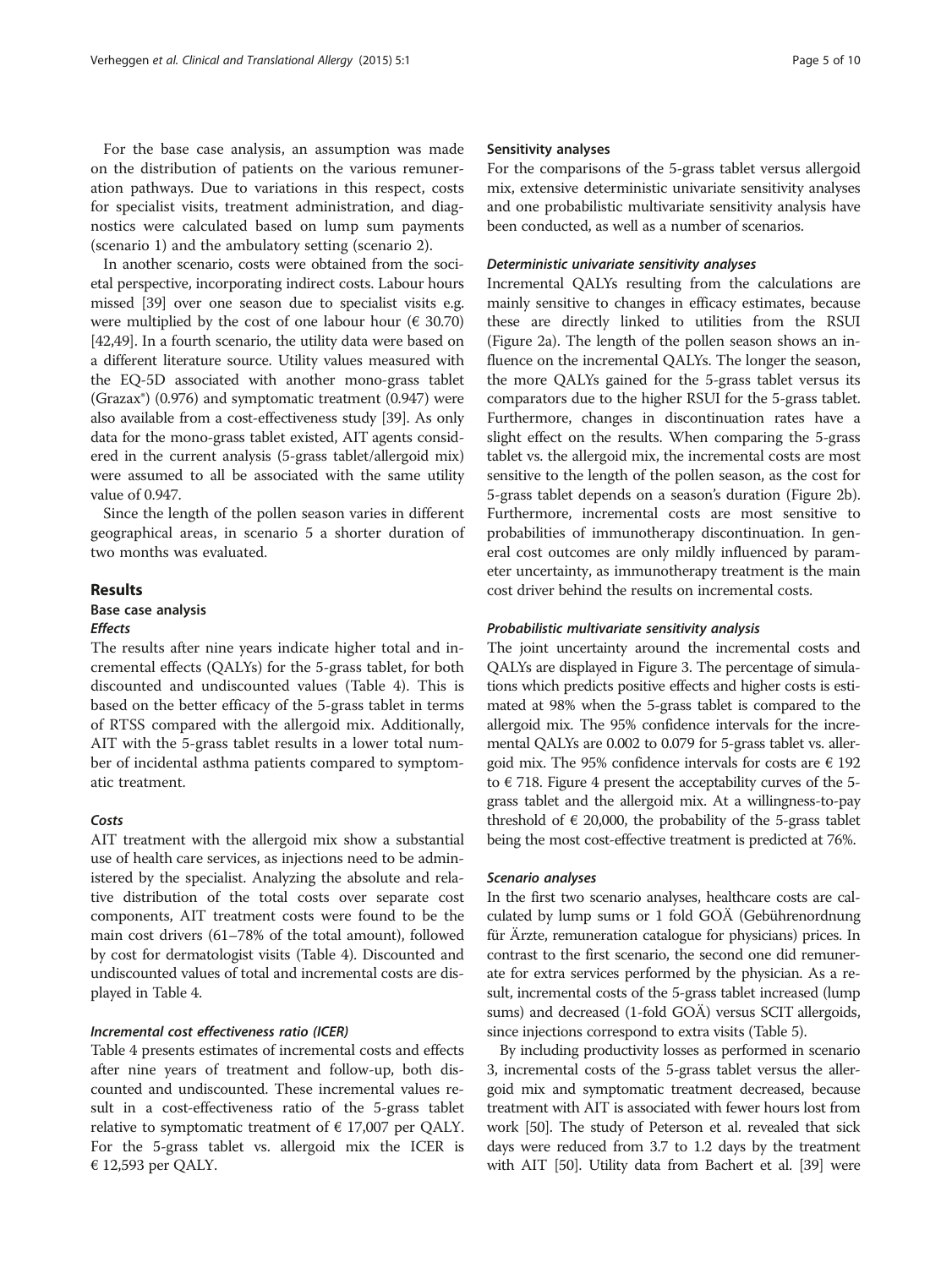## <span id="page-5-0"></span>Table 4 Base case results

| Overview of base case results comparing SLIT allergen and SCIT allergoid immunotherapy |                   |                                                                                       |  |  |
|----------------------------------------------------------------------------------------|-------------------|---------------------------------------------------------------------------------------|--|--|
|                                                                                        |                   | Discounted and undiscounted total QALYs per treatment after a time horizon of 9 years |  |  |
|                                                                                        | <b>Discounted</b> | <b>Undiscounted</b>                                                                   |  |  |
| 5-grass tablet                                                                         | 7.316             | 8.207                                                                                 |  |  |
| Allergoid mix                                                                          | 7.280             | 8.166                                                                                 |  |  |
| Symptomatic tx                                                                         | 7.235             | 8.116                                                                                 |  |  |

### Absolute and relative distribution of total undiscounted costs over individual cost components after 9 years

|                             | 5-grass tablet |       | Allergoid mix |       | Symptomatic |        |
|-----------------------------|----------------|-------|---------------|-------|-------------|--------|
|                             | Cost           | Perc. | Cost          | Perc. | Cost        | Perc.  |
| Visits (e.g. Dermatologist) | € 267          | 15.0% | € 299         | 22.9% | € 227       | 62.4%  |
| Injection/control           | $\in$ 4        | 0.2%  | € 69          | 5.2%  | € 0         | 0.0%   |
| Diagnostics                 | $\in$ 21       | 1.2%  | $\in$ 21      | .6%   | € 0         | 0.0%   |
| Treatment costs             | € 1,381        | 77.7% | € 809         | 61.8% | € 0         | 0.0%   |
| Other drugs costs           | € 82           | 4.6%  | € 86          | 6.6%  | € 102       | 28.1%  |
| Asthma                      | € 23           | 1.3%  | € 25          | 1.9%  | € 34        | 9.5%   |
| Total                       | € 1,778        | 100%  | € 1,308       | 100%  | € 363       | 100.0% |

# Discounted and undiscounted total costs per treatment and incremental costs after a time horizon of 9 years

|                                                                                         | <b>Discounted</b> |                         |                  | <b>Undiscounted</b>     |  |
|-----------------------------------------------------------------------------------------|-------------------|-------------------------|------------------|-------------------------|--|
|                                                                                         | Total             | Inc. vs. 5-grass tablet | Total            | Inc. vs. 5-grass tablet |  |
| 5-grass tablet                                                                          | € 1,707           |                         | $\epsilon$ 1,778 |                         |  |
| Allergoid mix                                                                           | € 1,249           | € 458                   | € 1,308          | $\in$ 470               |  |
| Symptomatic tx                                                                          | $\in$ 322         | € 1,385                 | € 363            | € 1,415                 |  |
| Discounted and undiscounted incremental costs and ICERs after a time horizon of 9 years |                   |                         |                  |                         |  |
|                                                                                         | Inc. Costs        | Inc. QALYs              | <b>ICER</b>      |                         |  |
| Discounted                                                                              |                   |                         |                  |                         |  |
| 5-grass tablet vs. Allergoid mix                                                        | € 458             | 0.036                   | € 12,593         |                         |  |
| 5-grass tablet vs. Symptomatic tx                                                       | € 1,385           | 0.081                   | € 17,007         |                         |  |
| Undiscounted                                                                            |                   |                         |                  |                         |  |
| 5-grass tablet vs. Allergoid mix                                                        | € 470             | 0.041                   | € 11,576         |                         |  |
| 5-grass tablet vs. Symptomatic tx                                                       | € 1,415           | 0.090                   | € 15,635         |                         |  |

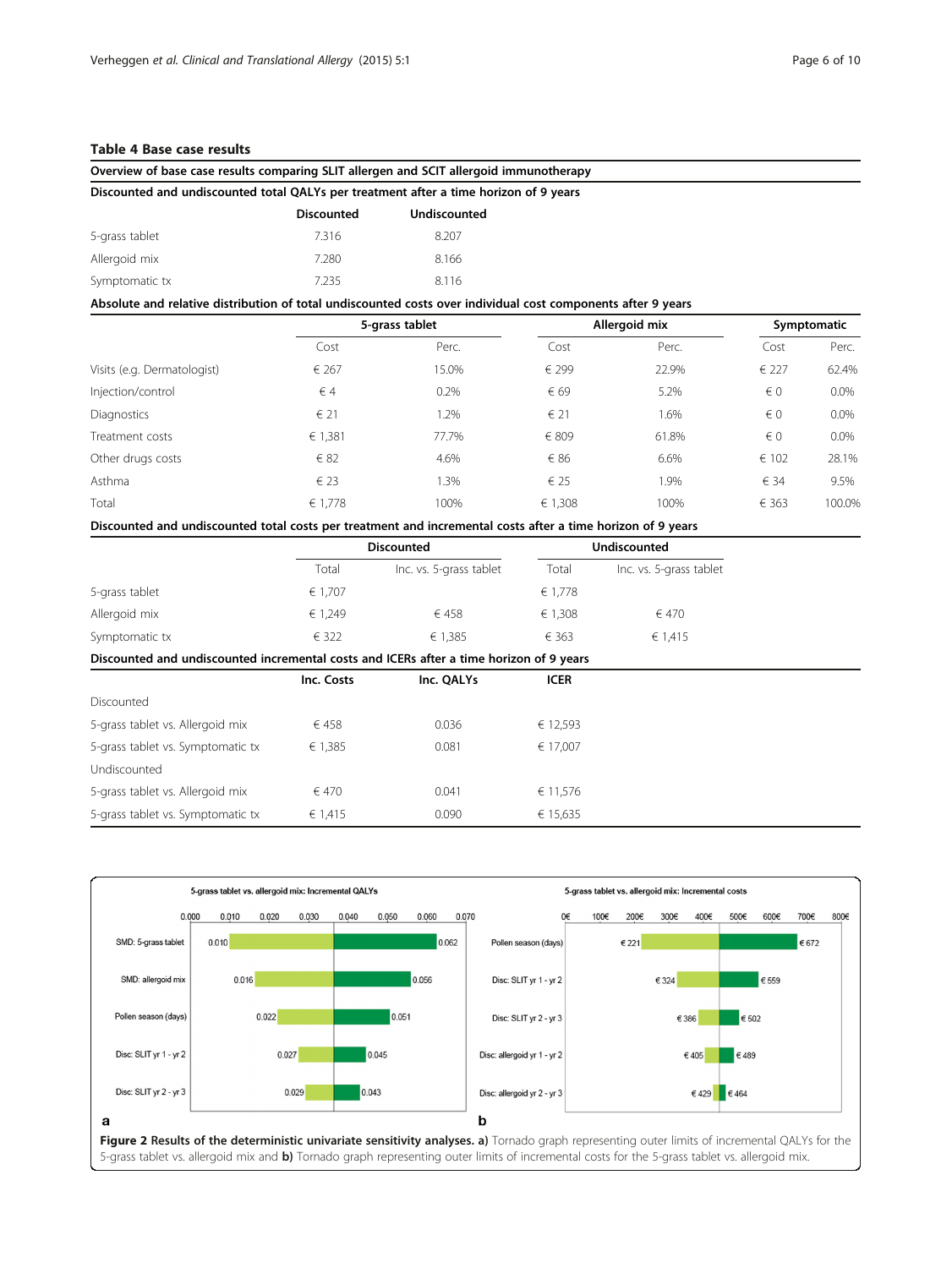<span id="page-6-0"></span>

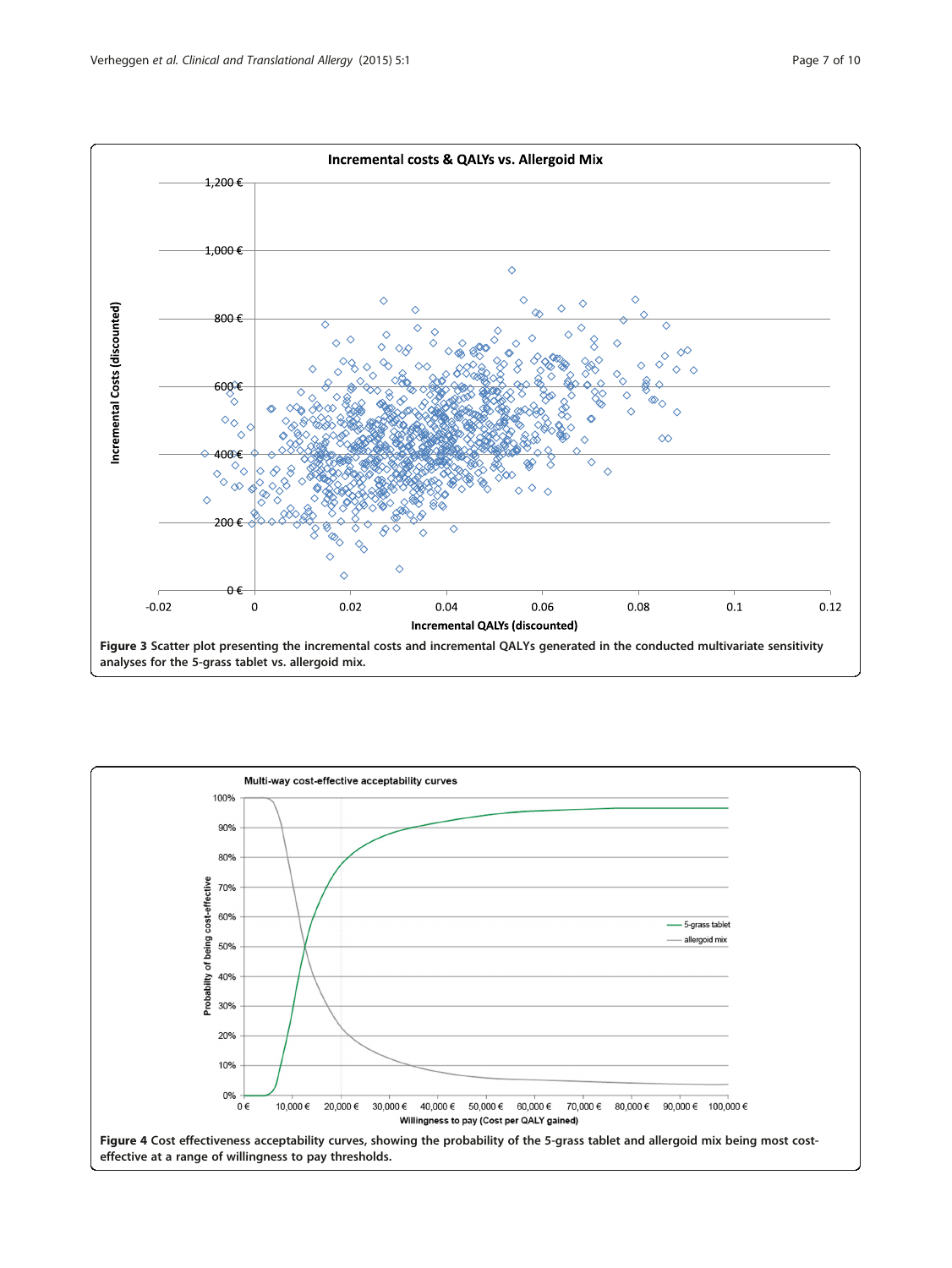<span id="page-7-0"></span>Table 5 Results of the scenario analyses

| <b>Scenario</b>                                          | $\Delta$ OALY | $\triangle$ Costs | <b>ICER</b> |
|----------------------------------------------------------|---------------|-------------------|-------------|
| <b>Base case values</b>                                  |               |                   |             |
| - 5-grass tablet vs. allergoid mix                       | 0.036         | € 458             | € 12,593    |
| - 5-grass tablet vs. symptomatic tx                      | 0.081         | € 1,385           | € 17,007    |
| Scenario analysis 1: 100% Lump sums                      |               |                   |             |
| - 5-grass tablet vs. allergoid mix                       | 0.036         | € 546             | € 15,025    |
| - 5-grass tablet vs. symptomatic tx                      | 0.081         | € 1,362           | € 16,723    |
| Scenario analysis 2: 100% Public to private (ambulatory) |               |                   |             |
| - 5-grass tablet vs. allergoid mix                       | 0.036         | € 305             | € 8.400     |
| - 5-grass tablet vs. symptomatic tx                      | 0.081         | € 1,414           | € 17,367    |
| Scenario analysis 3: Societal perspective                |               |                   |             |
| - 5-grass tablet vs. allergoid mix                       | 0.036         | € 339             | € 9,327     |
| - 5-grass tablet vs. symptomatic tx                      | 0.081         | € 784             | € 9,634     |
| Scenario analysis 4: Changing utilities                  |               |                   |             |
| - 5-grass tablet vs. allergoid mix                       | 0.026         | € 458             | € 17,531    |
| - 5-grass tablet vs. symptomatic tx                      | 0.131         | € 1,385           | € 10,557    |
| Scenario analysis 5: Shorter pollen season               |               |                   |             |
| - 5-grass tablet vs. allergoid mix                       | 0.024         | € 266             | € 10,966    |
| - 5-grass tablet vs. symptomatic tx                      | 0.055         | € 1,198           | € 21,918    |

incorporated into the economic model as input parameters for QoL (scenario 4). Differences in QALY gain between the 5-grass tablet and the allergoid mix are due to differences in discontinuation rates. Decreasing the length of the pollen season in scenario 5 affected both incremental costs and effects. Incremental costs decreased as the 5-grass tablet was administered for a shorter duration. Incremental QALYs decreased as the benefits of the higher RSUI for the 5-grass tablet was applied for a shorter duration.

# **Discussion**

The primary objective of the present analysis was to estimate the costs and effects of the 5-grass tablet in comparison to an average mix of allergoid compounds in patients with seasonal grass pollen-induced AR. The importance for a cost-effective treatment of AR results from the increasing prevalence of AR in conjunction with a lower QoL and reduced absenteeism and/or presenteeism at work. In that respect, the base case model outcomes can be considered conservative as productivity losses were not included. Time away from work due to AR was measured in a clinical trial [[39](#page-9-0)] and used for productivity losses in a scenario analysis. Including these time losses result in higher productivity costs for SCIT allergoid comparators.

The base case analyses revealed that point estimates for cost-effectiveness are considered to be commonly acceptable in Western countries. However, uncertainty surrounding the model predictions exists. Results were especially sensitive to changes in discontinuation rates and efficacy estimates over

the season, which was shown by univariate sensitivity analyses. This is due to the fact that AIT is the main cost component and symptom severity is directly linked to QoL. Furthermore, since the cost of the 5-grass tablet is dependent on a season's duration, incremental outcomes were sensitive to the length of the pollen season as well.

Optimally, a direct evaluation of several treatment options in a clinical trial is used to examine relative efficacy data. Due to the lack of direct comparative data analyzing AIT, an indirect comparison was used to compare the efficacy of relevant treatment options in one pharmacoeconomic evaluation. In the indirect comparison symptomatic treatment was used as the common comparator. A fixed effects model was used applying inverse variance weighting to correct for study sample size. Studies with a small patient population and high uncertainty around the means attained a lower weight and therefore had less impact on the pooled value. In addition, inclusion criteria for the studies were very similar. Although the chosen methodology has limitations, the determination of comparative efficacy is more accurate by combining published evidence of multiple trials in one meta-analytical framework than using data from individual trials alone.

One of the most important model assumptions relates to the extrapolation of the treatment effect. Drug treatment was administered for three years and the effect observed during treatment was extrapolated until the end of the ninth year. Observations from a number of studies serve as the basis for this assumption, showing sustained efficacy after three years of treatment [\[51](#page-9-0)]. In addition, the longterm effects of the 5-grass tablet are currently investigated in a five-year clinical trial. Sustained efficacy of the pre- and co-seasonal 5-grass tablet therapy have lately been demonstrated in the post-treatment year (fourth year) [[52](#page-9-0)], while this evidence has not been demonstrated for allergoids. Nevertheless, a conservative approach was taken in that the on-treatment symptom score for allergoids was also assumed to remain constant during the post-treatment phase.

Published cost-effective analyses on grass allergens usually project the results of the comparisons over a similar time horizon of nine years [\[34,39,53](#page-9-0)].

Prevention of asthma and new sensitizations in patients with AR are further crucial objectives of AIT. Selected allergen extracts have shown a persistent long-term effect on clinical symptoms after termination of treatment and longterm, preventive effect on later development of asthma in children with seasonal rhinoconjunctivitis [[54](#page-9-0)]. The risk ratio of developing asthma with AIT treatment partially grounds on a study with SCIT and another SLIT compound [[29,30\]](#page-9-0). The latter has not shown extensive evidence of testing dosing schemes to achieve optimal effects as the investigated 5-grass tablet may be underdosed and might not show optimal results.

This analysis excludes the rare occurrence of hospitalizations and the examination of consequences of potential side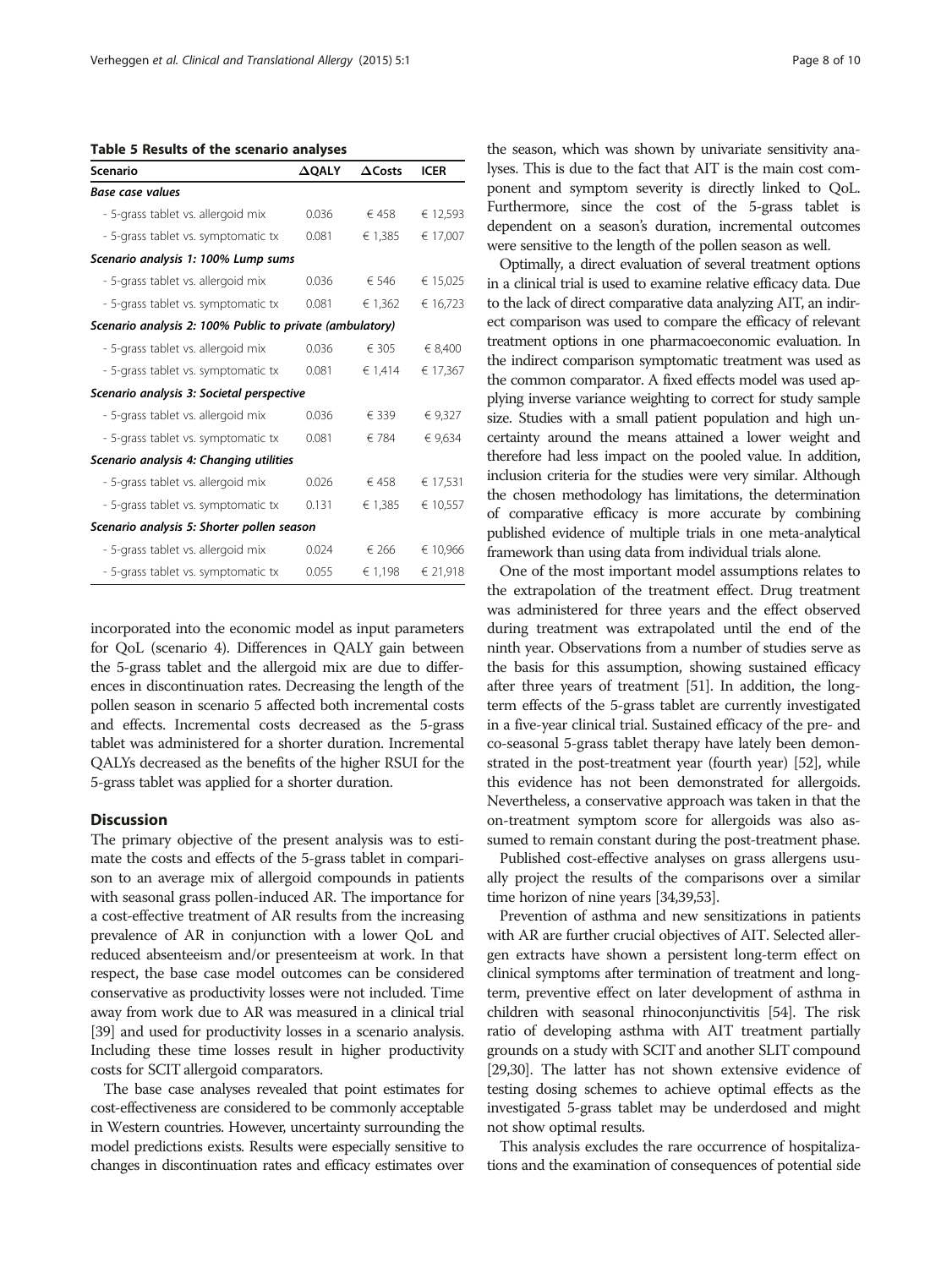<span id="page-8-0"></span>effects such as itching or swelling. Side effects observed with SLIT tablets (i.e. 5-grass tablet) are, in most cases, mild and reversible, appearing mostly only during the early phase of treatment [14]. Although SCIT is associated with such mild adverse events as well, severe systemic reactions, potentially resulting in an anaphylactic shock have been observed [[55](#page-9-0)]. However, including these rare systemic adverse events would not influence QoL or healthcare costs in a significant manner on a population level.

Comparable health economic comparisons are rare in the literature. An economic evaluation assessed the outcomes and costs as well as cost-effectiveness of the 5-grass tablet vs. Grazax® and Alk Depot SQ (ALK-Abello, Hørsholm, Denmark) alongside symptomatic medication and symptomatic treatment alone for grass pollen allergic rhinoconjunctivitis [15]. In this analysis the 5-grass tablet proved to be cost-effective compared to Grazax® and Alk Depot SO, and a symptomatic treatment. The cost-utility ratio of the 5-grass tablet vs symptomatic treatment was €14,728 per QALY; incremental costs were €1,356 and incremental QALYs 0.092. The 5 grass-tablet was the dominant strategy compared to Grazax® and Alk Depot SQ. Four further publications of which three health economic studies assessed Grazax and one Alk Depot SQ vs placebo, and concluded that Alk Depot SQ was dominant versus placebo, and Grazax<sup>®</sup> had reasonable cost-utility ratios (e.g.,  $\epsilon$  18,263 in Germany for an annual tablet price of  $\in$  1,500) [[39,53,56,57](#page-9-0)].

# Conclusions

The present analysis suggests the 5-grass tablet to be costeffective in comparison to a selected allergoid mix, mirroring a representative average of a therapeutic class in AIT. The robustness of this statement has been addressed and confirmed in extensive deterministic and probabilistic sensitivity and scenario analyses.

# Additional file

[Additional file 1:](http://www.ctajournal.com/content/supplementary/s13601-015-0045-z-s1.docx) Meta-analysis.

#### Competing interests

The authors had complete access to all data and had final control over the content, review, and submission of this manuscript. Kirsten Y. Westerhout and Bram G. Verheggen are employees of Pharmerit International, a company that was paid by Stallergenes GmbH to develop the health economic model. C. H. Schreder is an employee of Stallergenes GmbH, Kamp-Lintfort, Germany. M. Augustin is a consultant to Stallergenes GmbH.

#### Authors' contributions

MA was responsible for the concept and design of the study. HS contributed to the data input. KW and BV build the health economic model. All authors contributed equally to the manuscript. All authors read and approved the final manuscript.

#### Acknowledgements

Medical writing services were provided by Dr. Juliane Schreier and Dr. Marc Esser at co.faktor GmbH (Berlin, Germany) and funded by Stallergenes GmbH.

#### Author details

1 Pharmerit International, Marten Meesweg, 107 3068AV Rotterdam, The Netherlands. <sup>2</sup>Stallergenes GmbH, Kamp-Lintfort, Germany. <sup>3</sup>University Medical Center and Hamburg Center for Health Economics, Hamburg, Germany.

#### Received: 6 May 2014 Accepted: 2 January 2015 Published online: 21 January 2015

#### References

- 1. Chronic respiratory diseases. [http:\[\www.who.int/respiratory/about\\_topic/](http://www.who.int/respiratory/about_topic/en/index.html) [en/index.html](http://www.who.int/respiratory/about_topic/en/index.html)]
- 2. Bousquet J, Khaltaev N, Cruz AA, Denburg J, Fokkens WJ, Togias A, et al. Allergic Rhinitis and its Impact on Asthma (ARIA) 2008 update (in collaboration with the World Health Organization, GA(2)LEN and AllerGen). Allergy. 2008;63 Suppl 86:8–160.
- 3. Bousquet J, Schunemann HJ, Samolinski B, Demoly P, Baena-Cagnani CE, Bachert C, et al. Allergic Rhinitis and its Impact on Asthma (ARIA): achievements in 10 years and future needs. J Allergy Clin Immunol. 2012;130(5):1049–62.
- 4. Pawankar R, Canonica G, Holgate S, Lockey R. WAO White Book on Allergy 2011–2012. 2012.
- 5. Ring J, Bachert C, Bauer C, Czech W. Weißbuch allergie in Deutschland. 2010.
- 6. Langen U, Schmitz R, Steppuhn H. Häufigkeit allergischer Erkrankungen in Deutschland. Bundesgesundheitsblatt. 2013;56(5–6):698–706.
- 7. Togias AG. Systemic immunologic and inflammatory aspects of allergic rhinitis. J Allergy Clin Immunol. 2000;106(5 Suppl):S247–50.
- 8. Druce H. Allergic and nonallergic rhinitis. In: Middleton E, Reed CE, Ellis EF, Adkinson Jr NF, Yunginger JW, Busse WW, editors. Allergy: principles and practice. 5th ed. St. Louis: Mosby-Year Book; 1998. p. 1005–16.
- 9. Dykewicz MS, Hamilos DL. Rhinitis and sinusitis. J Allergy Clin Immunol. 2010;125(2 Suppl 2):S103–15.
- 10. Price D, Bond C, Bouchard J, Costa R, Keenan J, Levy ML, et al. International Primary Care Respiratory Group (IPCRG) Guidelines: management of allergic rhinitis. Prim Care Respir J. 2006;15(1):58–70.
- 11. Kleine-Tebbe J, Bufe A, Ebner C, Eigenmann P, Friedrichs F, Fuchs T, et al. Die spezifische Immuntherapie (Hyposensibilisierung) mit Allergenen. Leitlinie der Deutschen Gesellschaft Allergologie und kinische Immunologie (DGAKI). Allergo J. 2009;18:508–37.
- 12. Interdisziplinäre Arbeitsgruppe "Allergische Rhinitis" der Sektion HNO. Allergische Rhinokonjunktivitis. Leitlinie der Deutschen Gesellschaft für Allergologie und klinische Immunologie (DGAI). Allergo J. 2003;12:182–94.
- 13. Dahl R, Kapp A, Colombo G, de Monchy JG, Rak S, Emminger W, et al. Efficacy and safety of sublingual immunotherapy with grass allergen tablets for seasonal allergic rhinoconjunctivitis. J Allergy Clin Immunol. 2006;118(2):434–40.
- 14. Dutch Medicines Evaluation Board. Summary of Product Characteristics (ORALAIR). 2010. p. 1–13.
- 15. Westerhout KY, Verheggen BG, Schreder CH, Augustin M. Cost effectiveness analysis of immunotherapy in patients with grass pollen allergic rhinoconjunctivitis in Germany. J Med Econ. 2012;15(5):906–17.
- 16. Stiftung Deutscher Polleninformationsdienst. Gesamtdeutscher Pollenflugkalender. Mai: Bad Lippspringe; 2011.
- 17. Di Bona D, Plaia A, Leto-Barone MS, La Piana S, Di Lorenzo G. Efficacy of subcutaneous and sublingual immunotherapy with grass allergens for seasonal allergic rhinitis: a meta-analysis-based comparison. J Allergy Clin Immunol. 2012;130(5):1097–107. e1092.
- 18. Didier A, Malling HJ, Worm M, Horak F, Jager S, Montagut A, et al. Optimal dose, efficacy, and safety of once-daily sublingual immunotherapy with a 5-grass pollen tablet for seasonal allergic rhinitis. J Allergy Clin Immunol. 2007;120(6):1338–45.
- 19. Wahn U, Tabar A, Kuna P, Halken S, Montagut A, de Beaumont O, et al. Efficacy and safety of 5-grass-pollen sublingual immunotherapy tablets in pediatric allergic rhinoconjunctivitis. J Allergy Clin Immunol. 2009;123(1):160–6. e163.
- 20. Didier A, Worm M, Horak F, Sussman G, de Beaumont O, Le Gall M, et al. Sustained 3-year efficacy of pre- and coseasonal 5-grass-pollen sublingual immunotherapy tablets in patients with grass pollen-induced rhinoconjunctivitis. J Allergy Clin Immunol. 2011;128(3):559–66.
- 21. Cox LS, Casale TB, Nayak AS, Bernstein DI, Creticos PS, Ambroisine L, et al. Clinical efficacy of 300IR 5-grass pollen sublingual tablet in a US study: the importance of allergen-specific serum IgE. J Allergy Clin Immunol. 2012;130(6):1327–34. e1321.